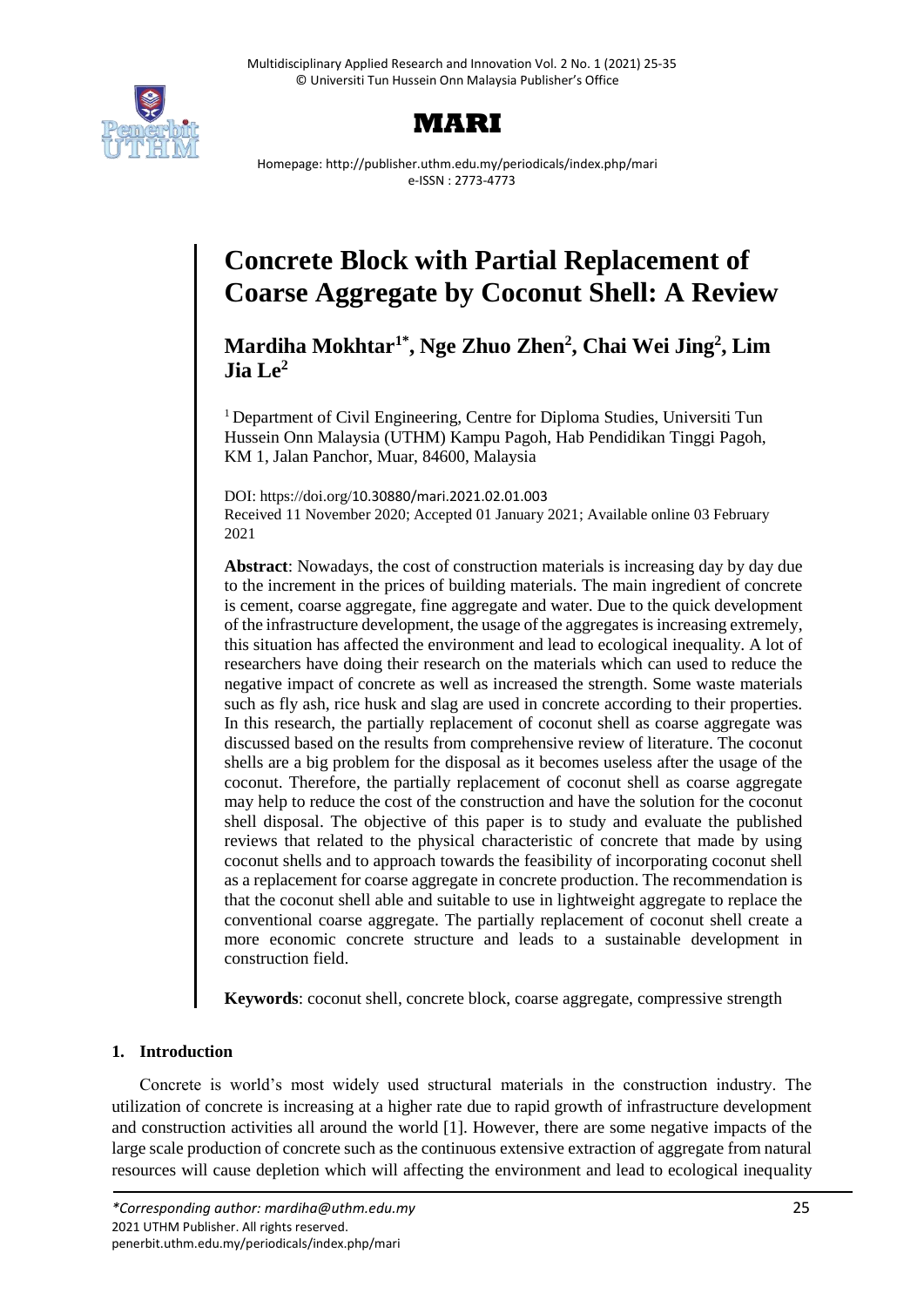[2]. Furthermore, the cost of construction materials is increasing day by day because of high demand, scarcity of raw materials, and high cost of energy. From the standpoint of energy saving and conservation of natural resources, the use of alternative constituents in construction material is a global concern. Hence, the extensive research and development works towards exploring alternative materials are required for producing sustainable and environmentally friendly construction materials [3].

According to the published research, there are about 114, 000 hectares of coconut plantation in Peninsular Malaysia and the area is more or less static. Agricultural waste was disposed of in large amount in most of the tropical countries particularly in Asia for countries like Philippine, Thailand, and Malaysia. The disposal of agricultural waste materials which is coconut shell has constituted an environment challenge as it required a large space area for the disposal of waste materials. If coconut shells dumped improperly to the environment, it will lead to environmental problems and provides breeding places for disease vectors such as rats and mosquitoes which is dangerous to the safety of human beings [4].

Furthermore, the weight of concrete that made by using conventional coarse aggregate is heavier than concrete that made by using crushed coconut shell. Figure 1 and Figure 2 shows coconut shells and crushed coconut shells. The weight of coconut shell concrete is lighter than normal aggregate concrete because coconut shell is categorised as light weight aggregate and the density of coconut shell is lighter than conventional coarse aggregate [5]. Figure 3 shows coconut shell concrete. Hence, it is essential if successfully convert them into a useful ingredient for the production of concrete as it minimizes their negative impact on the environment and fulfill almost all the qualities of the original form of concrete.





 **shells** 



**Figure 1: Coconut shells Figure 2: Crushed coconut Figure 3: Coconut shell concrete**

This review paper aims to raise awareness about the utilization of coconut shells as partially replacement of coarse aggregate in concrete which technically and economically feasibility of the same. In this review paper, the main objective is to study and evaluate the published reviews that related to the physical characteristic of concrete that made by using coconut shells and to approach towards the feasibility of incorporating coconut shell as a replacement for coarse aggregate in concrete production. It is followed by the systematic review of all relevant research and studies related the uses of crushed coconut shells to partially replace coarse aggregate in concrete in order to collect and analyse data from the studies that are included in the review.

## **2. Methodology**

## 2.1 Systematic Review Process

The first phase in develop the systematic review is identification. In this phase, the papers are collected and evaluated for their suitability based on the analysis of their title and abstract. The relevant keywords were used to find the research papers. During this phase of the selection process, the paper that had been searched were classified into two categories that are possible select (PS) or non-selected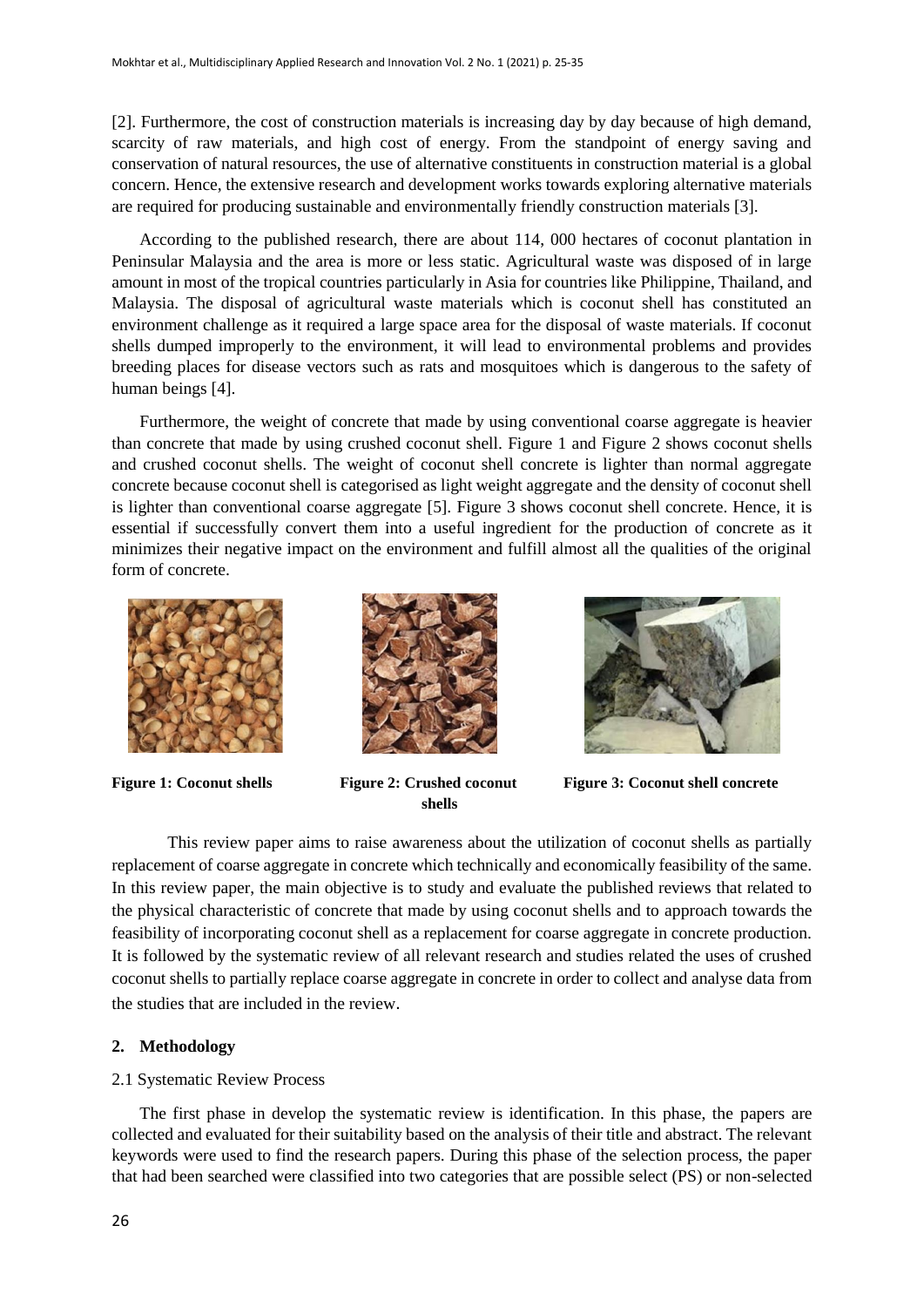paper (NS). Keyword such as concrete block, coconut shell, partial replacement of coarse aggregate and others have been used to search information in the databases.

The second phase is screening. The inclusion and exclusion criteria have been decided before the process of screening start. Screening is taken on the title and abstract of each research papers. The inclusion and exclusion criteria were considered to prevent irrelevant information enter the next phase of process. Table 1 shows the inclusion and exclusion criteria. Eligibility is third phase that reviewed the selected articles pass from phase one and phase two which meet the criteria required in this review paper. The review on the research paper is thoroughly. Reading on the conclusions or even full text were done to have a more detail information. After this phase, the relevant of the accepted research paper is confirmed and is useful to this review paper.

| Criterion            | Inclusion                        | Exclusion                                        |  |  |
|----------------------|----------------------------------|--------------------------------------------------|--|--|
| Literature type      | Indexed<br>Journal<br>(research) | Non-indexed journals, Systematic review          |  |  |
|                      | article)                         | journals, chapter in book, conference            |  |  |
|                      |                                  | proceeding, unpublished data, non-English        |  |  |
|                      |                                  | manuscript                                       |  |  |
| Language             | English                          | Non-English                                      |  |  |
| Time line            | 2010-present                     | <2010                                            |  |  |
| <b>Indexes</b>       | Social Science Citation Index    | Science Citation Indexed Expanded                |  |  |
| Method used in       | Qualitative and quantitative     | Non-qualitative and non-quantitative             |  |  |
| research paper       |                                  |                                                  |  |  |
| Availability of text | Full text available              | text not available,<br>partially<br>Full<br>text |  |  |
|                      |                                  | available only                                   |  |  |

#### **Table 1: Inclusion and Exclusion Criteria**

#### 2.2 Flow Diagram

Preferred Reporting Items for Systematic reviews and Meta-Analyses (PRISMA) is the guideline used in this study. In this system, it contains four-phase flow diagram to help the readers' more understanding about the systematic review process. Figure 4 shows the PRISMA flow diagram for this study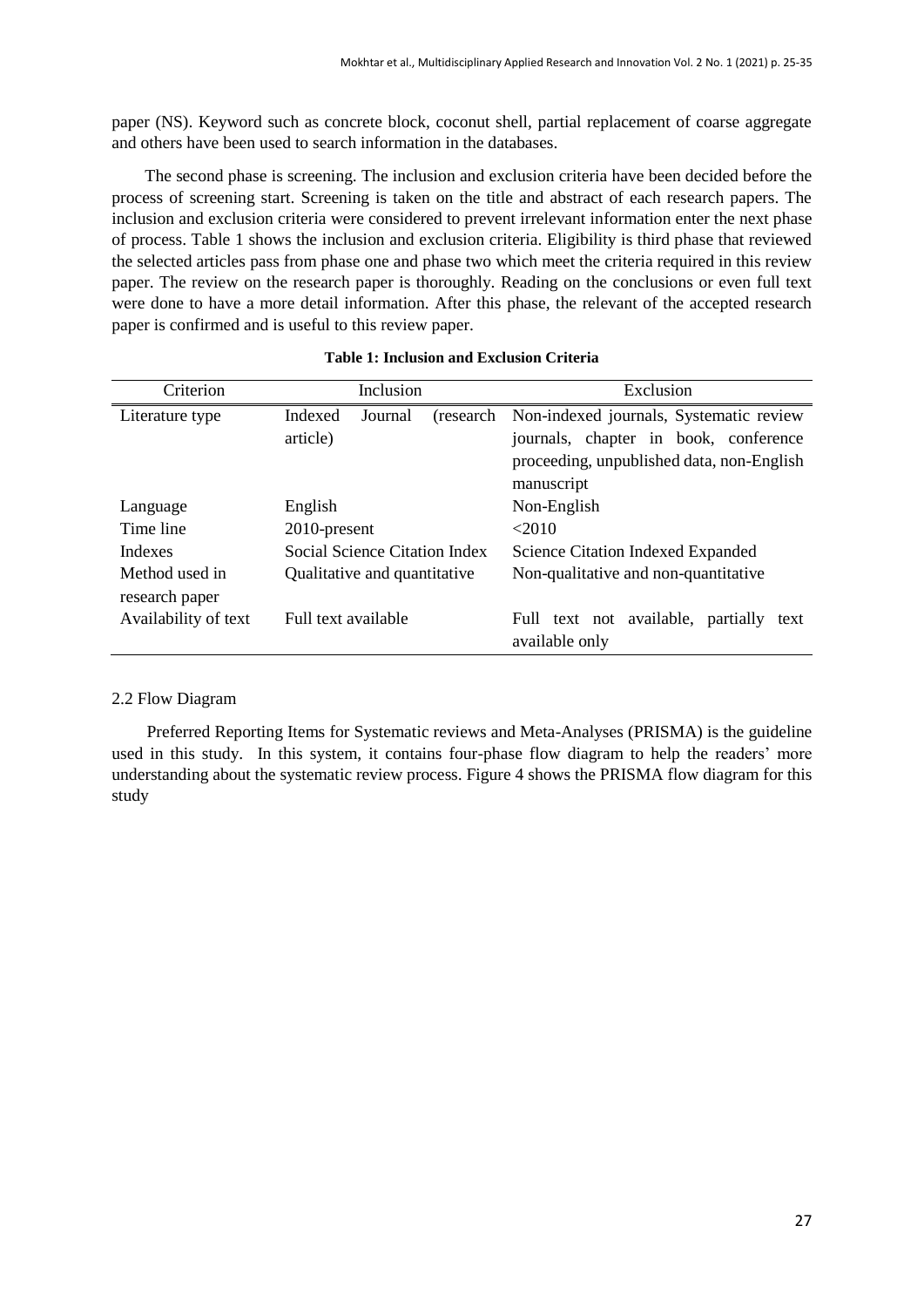

**Figure 4: The PRISMA flow diagram**

### **3. Results and Discussion**

Verma and Shrivastava, [1] is concluded that coconut shell concrete can be categorized in light weight concrete. It is also serving the purpose of solve the problem of the deficit of conventional material. This type of concrete is suitable for non-structural members such as partition wall, floor tiles, hollow concrete brick etc. Harish M K, Ashwini B T, Chethan V R, [2] casted cube and cylinder as samples that evaluated at 7, 28 and 56 days at 10%, 20% and 30%. Result obtained shows that the decline of compressive strength when the increment of the percentage replacement. It is concluded that the replacement can be used up to 20%. Sandeep et al., [3] investigated the percentage of coarse aggregate with partial replacement of coconut shell and cured for 7 days and 28 days. He recommended that the optimum replacement of coconut shell is 15% in the production of lightweight concrete.

Azunna et al., [4] studied on the mechanical properties of coconut shell as the replacement of coarse aggregate at 10%, 20% and 30%. It is concluded that the pore structure of the concrete is the criteria that affect the strength and water absorption and inversely proportional to one another. The recommendation of replacement of coconut shell is 10% for low strength, indoor and dry applications. Subashi and Singhapura, [5] investigated the percentage of coconut shell with 20%, 25% and 30% have been tested in this study. Based on the result, the 25% replacement of coarse aggregate with coconut shell reached the maximum compressive strength of crushed coconut shell-based cement sand block. Ahlawat & Kalurkar, [6] used M20 grade of concrete to replace the coarse aggregate by coconut shell. Percentage of the replacement is 2.5%, 5%, 7.5% and 10%. They have drawn the conclusion that the increment in percentage replacement by coconut shell will cause the reduction in compressive strength of concrete but increases the workability of concrete.

Shaikh et al., [7] have been studied on the structural behaviour of concrete of M25 that substitute coarse aggregate by coconut shell with percentage of 0%, 5%, 10% and 15%. It is concluded that the replacement of coconut shell as aggregate is suitable to use for light weight structure and not require high strength. Kamal & Singh, [8] investigated on the M25 grade of concrete that replaced 10%, 20% and 30% of coarse aggregate by coconut shell. The result showed that the elevation of the percentage of substitution reduce the strength of concrete. It is inspired that the use of coconut shell as aggregate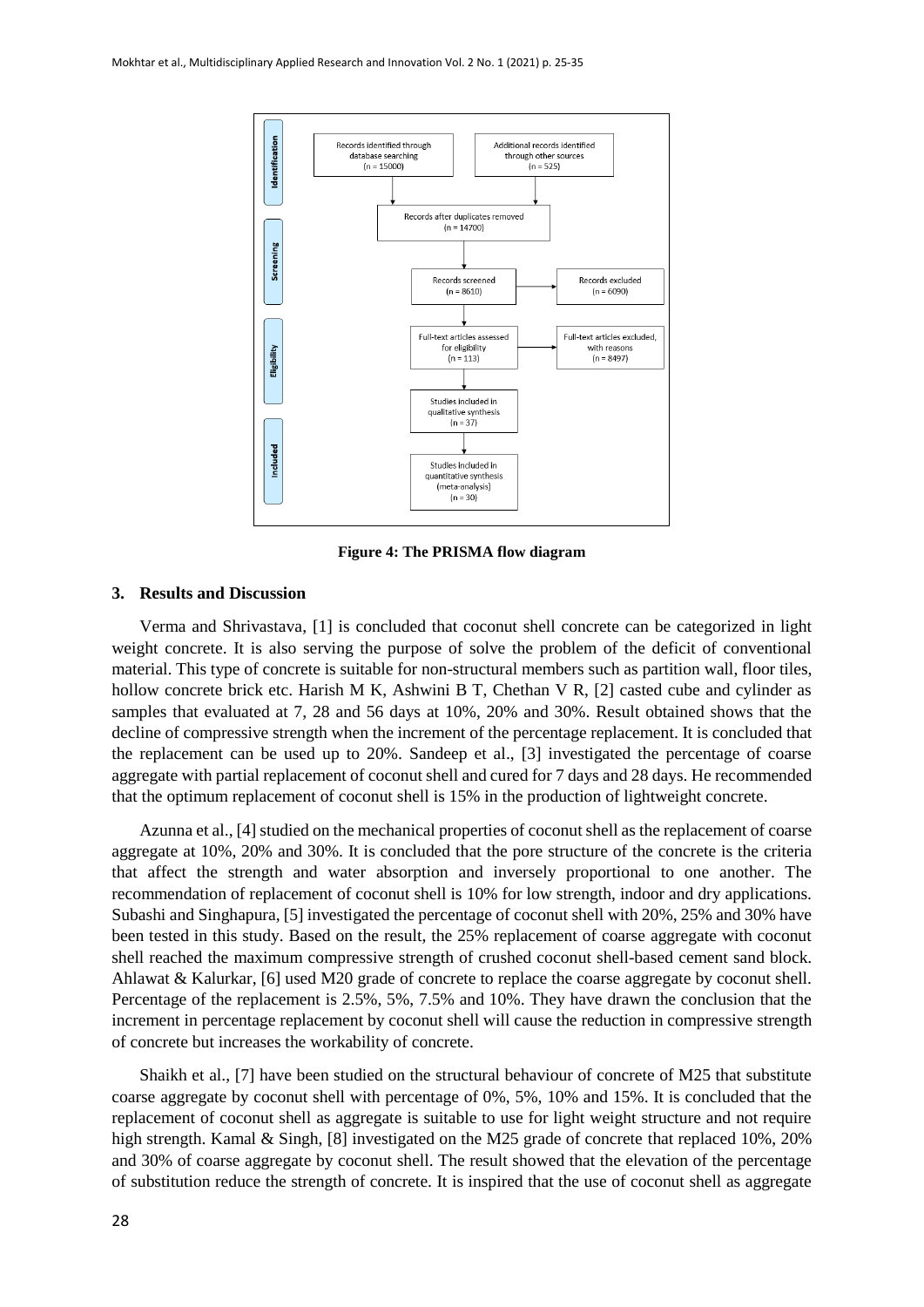is reasonable in the manufacture of structural lightweight concrete. Patel et al., [9] examined the percentage replacement of coconut shell of 0%, 10%, 20%, 30%, 40% and 50%. It is concluded that the replacement of coconut shell at 20% has a good result of compressive strength which achieved M20 concrete grade as compared to normal concrete.

Shraddha et al., [10] investigated the replacement of percentage of coconut shell is 25%, 50%, 75% and 100% which evaluated at 3 days, 7 days and 28 days. Result shows that production of sustainable lightweight concrete is achieved. Overall cost reduction of construction is checked. Subramani and Anbuvel, [11] aimed to analyse split tensile and compressive strength with partial replacement of coconut shell using M25 grade concrete. Based on the results, the addition of coconut shell is potential as a lightweight aggregate in concrete. Anwar et al., [12] observed the compressive strength when the coarse aggregate is partially replaced by coconut shell. The result shows that the compressive strength of concrete on 10% partial replacement of natural coarse aggregate with coconut shell is 20.75N/mm2 which is making the replacement both technically and economically feasible and viable.

Saifullah, [13] in his experimental study, 0%, 10%, 25% and 50% of coarse aggregate were replaced by coconut shell. He recommended that 20% replacement by coconut shell as the strength of structural lightweight concrete meet the requirement of American Concrete Institute. Kambli, [14] studied three different mix designs grade of concrete that include M20, M35 and M50. The percentage of coarse aggregate that replaced by coconut shell varied between 0%, 20%, 30% and 40%. It has been concluded that for M20 grades concrete cube, 30% of coconut shell replaced the coarse aggregate possess the strength of 23MPa at 28 days. De Costa et al., [15] aimed the suitability of the partial replacement of coarse aggregate with coconut shells in the production of concrete. The researcher observed that the proportion in the range of 4% to 8% satisfied the target strength of M25 concrete grade. Meanwhile, the proportion above 12% but below 20% satisfied the target strength of M20 concrete grade

Uday Bhaskar et al., [16] investigated on M20 and M25 grades of concrete by using four percentage of replacement of coconut shell in the ratio of 0%, 10%, 20% and 30%. It is concluded that the replacement of coarse aggregate by using coconut shell can be up to 30% in order to keep the strength, economy and serviceability of the concrete. Oswal et al., [17] examined the compressive strength of cubes of M15, M20, M25 and M30 for 7, 14 and 28days. It is acceptable up to 20% replacement as over than 20% shows the sudden decline of compressive strength. As it is classified as light weight concrete, it can be used in construction of Pedestrian road Pavement, Compound walls and etc. SwagatikaMohapatra\*, [18] target on evaluating the properties for different percentage of recycled and coconut shell aggregate using M25 grade concrete. Higher water absorption of coconut shell led to the lower aggregate impact value as compared with crushed stone aggregate. So, it has better shock absorbance and it can be categorized in lightweight aggregate.

Kanojia and Jain, [19] studied on the effects of the partial replacement of coarse aggregate by 10%, 20%, 30% and 40%. The investigation shows that addition of coconut shell has low strength development at 7 days but rapid strength development at 28 days. Yerramala, [20] investigated four mixes which contains 0%, 10%, 15% and 20% of coconut shell content. Based on the result, the workability, density and split tensile strength decreases as the addition of coconut shell increases. Tharwani et al., [21] investigated on the varying percentage of coconut shell, 5%, 10% and 15%. The researcher concluded that up to 15% of aggregate replaced by the coconut shell is well-being according to compressive strength and cost wise.

Sonawane and Chitte, [22] explored the percentage of replacement were 0%, 25%, 50% and 100% with mix design of M20. It is concluded that the rising in the percentage of replacement by coconut shell shows a downturn in compressive strength. They recommended that the strength of coconut shell concrete can be added by put in admixture. Srilakshmi and Navya, [23] investigated the percentage of replacement is 0%, 10% and 20% with mix design of M30. The researcher concluded that using coconut shell as partially replacement of coarse aggregate is a nice plan for waste disposal. The 10% replacement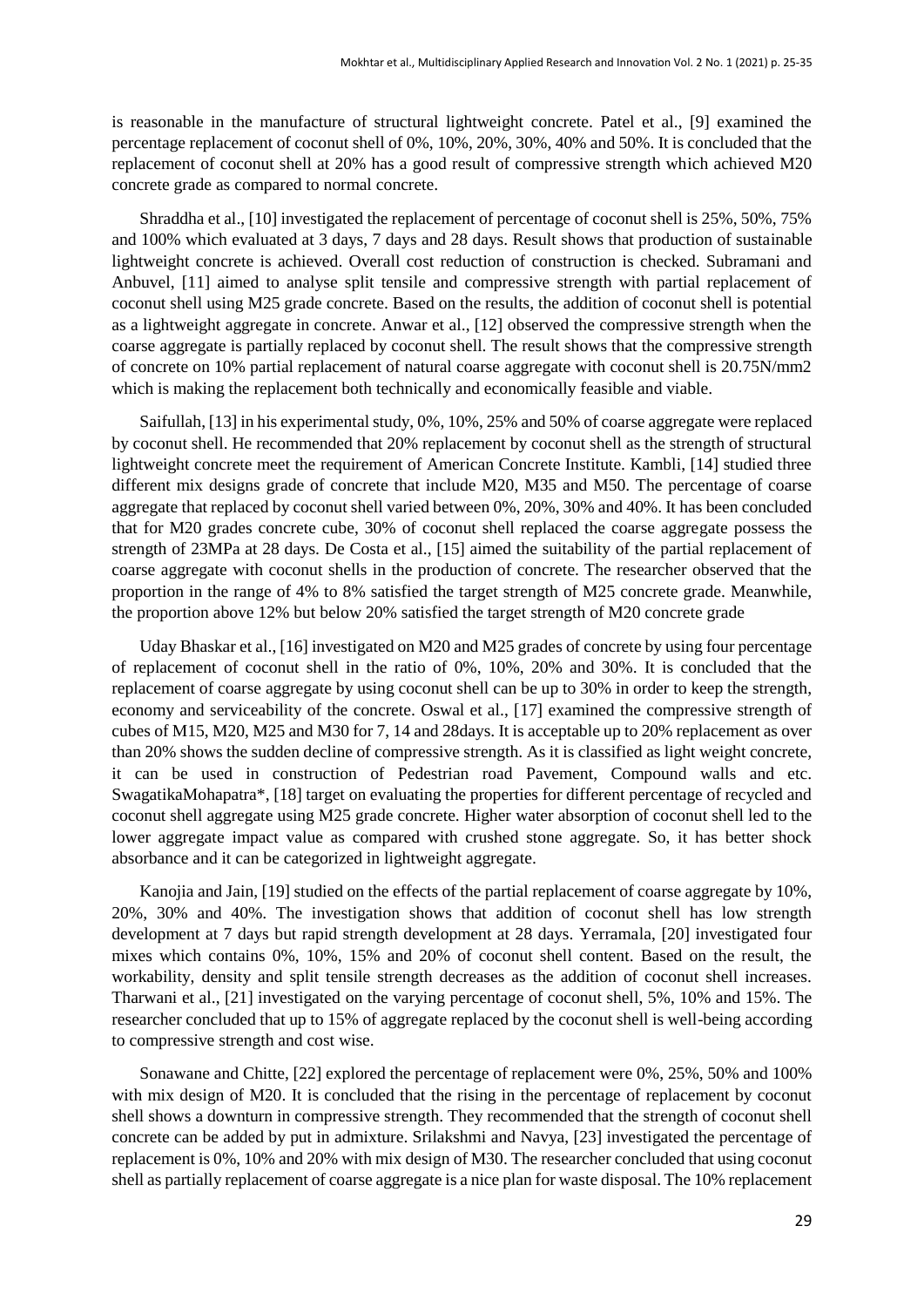of coconut shell has a good result which achieved the strength at M30 concrete grade. Damodhara et al., [24] aimed on determining flexural, split tensile and compressive strength characteristics with partially replacement with 0%, 25%, 50% and 100%. This study shows increment of coconut shell decreases the workability of concrete. The density of the concretes decreases as the coconut shell percentage increases.

Mandal et al., [25] projected on the physical and mechanical properties of concrete by partially replacement of coconut shells for coarse aggregates. The optimum mix for the concrete is 10% with partially replacement of coconut shell. Chandraul et al., [26] investigated the percentage replacement used for 0%, 20%, 40%, 60%, 80% and 100% at 7 days, 14 days and 28 days. Based on the result, up to 40% of aggregate replaced by coconut shell is good according to strength and cost wise. Selwyn and Mahendran, [27] projected on the percentage replacement of coconut shell used include 0%, 25%, 50%, 75% and 80%. It is concluded that the percentage replacement of coconut shell up to 75% satisfied the requirement for structural lightweight concrete. Raut, [28] aimed to check the strength by substituting the coarse aggregate with 0%, 10%, 20%, 30%, 40%, 50% and 100% by coconut shell. It is concluded that 10% and 30% of substitution poses the good strength. Coconut shell is suitable to replaced coarse aggregate and lower the construction cost.

## 3.1 Compression Strength

In designing the structure, the popular performance attribute used is the compressive strength. The sample used in this compressive strength can be on a cube or a cylinder. The Standard Test Method for Compressive Strength of Cylindrical Concrete Specimens has been provided by American Society for Testing Materials ASTM C39/C39M. Compressive strength can be defined as the capacity of a material to withstand under the action of compression. It is determined by the ability of the material to withstand the failure in the form of cracks and fracture. The compressive strength will be calculated from the failure of load divided by the cross-sectional area resisting the load and the units reported in units of pound-force per square inch (psi) or megapascals (MPa). Table 2 shows part of the result of compressive strength of concrete with different percentage of coconut shell replacement.

| Author | Type of          | Coconut Shell    |       | Compressive Strength (MPa) |        |        |
|--------|------------------|------------------|-------|----------------------------|--------|--------|
|        | Mix/Grade of mix | Percentage (%)   | 7days | 14Days                     | 28Days | 90days |
| $[6]$  | Coconut shell    | $\overline{0}$   | 13.19 |                            | 26.83  | 29.96  |
|        |                  | 10               | 12.91 |                            | 24.28  | 26.53  |
|        |                  | 25               | 11.94 |                            | 16.68  | 19.15  |
|        |                  | 50               | 9.28  |                            | 10.28  | 11.26  |
| $[7]$  | Coconut shell    | $\boldsymbol{0}$ | 25.04 | 31.17                      | 34.85  |        |
|        | M25              | 5                | 19.10 | 22.74                      | 23.89  |        |
|        |                  | 10               | 17.12 | 19.16                      | 22.77  |        |
|        |                  | 15               | 15.80 | 17.83                      | 21.74  |        |
| [8]    | Coconut shell    | $\overline{0}$   | 25.77 | 28.46                      | 34.10  |        |
|        | M25              | 10               | 19.29 | 22.55                      | 28.53  |        |
|        |                  | 20               | 15.86 | 18.72                      | 22.32  |        |
|        |                  | 30               | 12.22 | 16.32                      | 20.12  |        |
| $[9]$  | Coconut shell    | $\boldsymbol{0}$ | 20.53 | 24.00                      | 27.58  |        |
|        | M20              | 10               | 18.14 | 21.05                      | 23.46  |        |
|        |                  | 20               | 16.83 | 18.92                      | 20.95  |        |
|        |                  | 30               | 15.63 | 17.30                      | 18.94  |        |
|        |                  | 40               | 13.51 | 15.04                      | 17.06  |        |

#### **Table 2**: **Compressive Strength Result**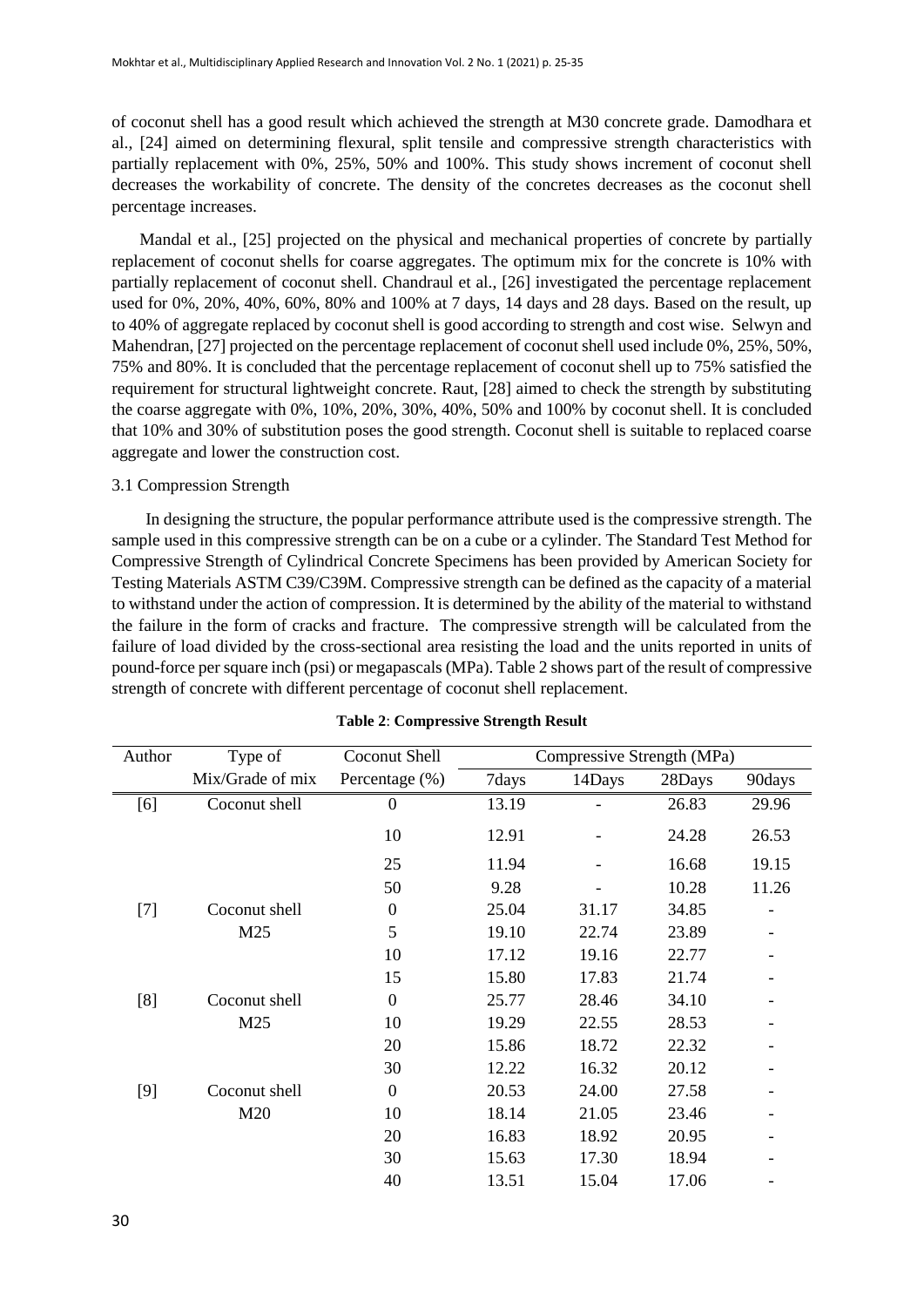|        |               | 50               | 11.05 | 13.54 | 15.48 |  |
|--------|---------------|------------------|-------|-------|-------|--|
| $[10]$ | Coconut shell | $\boldsymbol{0}$ | 37.10 | -     | 50.50 |  |
|        |               | 25               | 31.30 |       | 42.60 |  |
|        |               | 50               | 30.40 |       | 41.30 |  |
|        |               | 75               | 29.80 |       | 40.50 |  |
|        |               | 100              | 23.30 |       | 31.20 |  |
| $[11]$ | Coconut shell | $\boldsymbol{0}$ | 15.29 | 18.60 | 20.30 |  |
|        | M25           | 5                | 14.72 | 18.34 | 19.60 |  |
|        |               | 10               | 14.38 | 17.35 | 18.84 |  |
|        |               | 15               | 14.24 | 17.12 | 18.62 |  |
|        |               | 20               | 14.14 | 16.98 | 18.46 |  |

## 3.2 Split Tensile Strength

Tensile strength is an important criterion of concrete as it is required in the stage of designation of buildings or structure. It is difficult to determine the direct tensile strength, so indirect methods are used. The indirect techniques include split cylinder test and flexural test. The procedure taken is depend on ASTM C496 (Standard Test Method of Cylindrical Concrete Specimen) that similar to other codes such as IS5816 1999. Table 3 shows part of the result of split tensile strength of concrete with different percentage of coconut shell replacement.

| Author | Type of          | Coconut Shell    | Split Tensile Strength |        |        |        |
|--------|------------------|------------------|------------------------|--------|--------|--------|
|        | Mix/Grade of mix | Percentage (%)   | 7days                  | 14Days | 28Days | 90days |
| [8]    | Coconut shell    | $\mathbf{0}$     | 2.330                  | 2.680  | 3.420  |        |
|        | M25              | 10               | 2.066                  | 2.320  | 3.040  |        |
|        |                  | 20               | 1.480                  | 2.150  | 2.800  |        |
|        |                  | 30               | 1.350                  | 1.980  | 2.330  |        |
| $[9]$  | Coconut shell    | $\boldsymbol{0}$ | 1.620                  | 2.020  | 2.550  |        |
|        | M20              | 10               | 1.550                  | 1.770  | 2.170  |        |
|        |                  | 20               | 1.200                  | 1.580  | 2.060  |        |
|        |                  | 30               | 1.050                  | 1.190  | 1.860  |        |
|        |                  | 40               | 0.890                  | 1.050  | 1.300  |        |
|        |                  | 50               | 0.690                  | 0.960  | 1.070  |        |
| $[10]$ | Coconut shell    | $\boldsymbol{0}$ |                        |        | 2.100  |        |
|        |                  | 25               |                        |        | 1.800  |        |
|        |                  | 50               |                        |        | 1.700  |        |
|        |                  | 75               |                        |        | 1.700  |        |
|        |                  | 100              |                        |        | 0.800  |        |
| $[11]$ | Coconut shell    | $\boldsymbol{0}$ | 0.760                  | 1.620  | 2.390  |        |
|        | M25              | 5                | 0.620                  | 1.230  | 2.120  |        |
|        |                  | 10               | 0.580                  | 1.030  | 1.860  |        |
|        |                  | 15               | 0.430                  | 0.840  | 1.240  |        |
|        |                  | 20               | 0.250                  | 0.640  | 0.800  |        |

#### **Table 3: Split tensile strength result**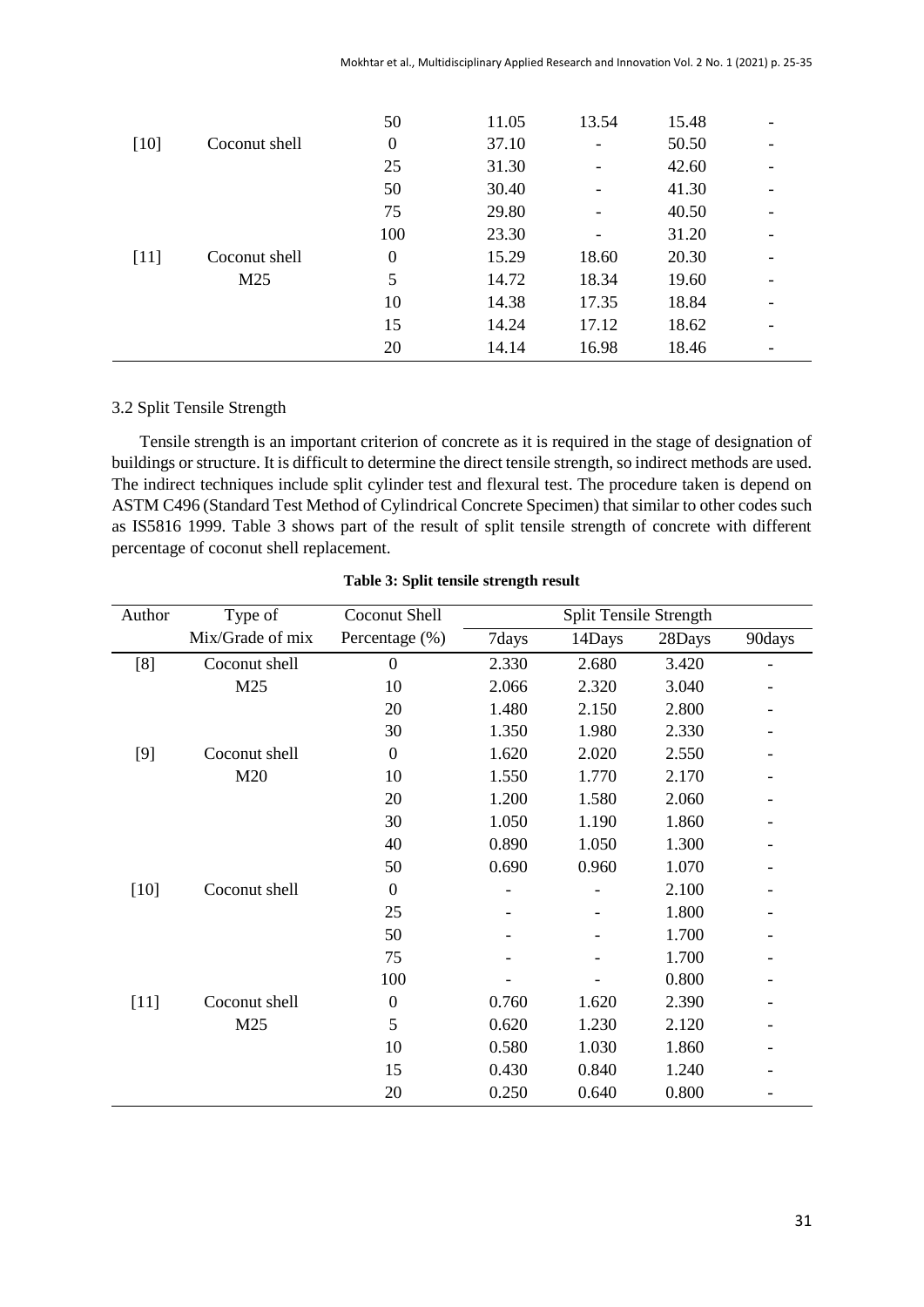## 3.3 Flexural Strength

Flexural strength is the mean used to measure the tensile strength of concrete. The function of this strength is used to measure the resistance of failure in bending for beam or slab. The flexural strength is expressed in Modulus of Rupture (MR) in psi (MPa). The standard based on ASTM C78 (third-point loading) or ASTM C293 (centre-point loading). Table 4 shows part of the result of split tensile strength of concrete with different percentage of coconut shell replacement.

| Author | Type of       | Coconut Shell    |       |        | <b>Flexural Strength</b> |        |
|--------|---------------|------------------|-------|--------|--------------------------|--------|
|        | Mix/Grade of  | Percentage       | 7days | 14Days | 28Days                   | 90days |
|        | mix           | $(\%)$           |       |        |                          |        |
| [8]    | Coconut shell | $\mathbf{0}$     | 6.900 |        | 7.950                    |        |
|        | M25           | 10               | 6.000 |        | 6.850                    |        |
|        |               | 20               | 5.600 |        | 6.400                    |        |
|        |               | 30               | 5.100 |        | 5.900                    |        |
| $[9]$  | Coconut shell | $\boldsymbol{0}$ | 2.880 | 3.010  | 3.910                    |        |
|        | M20           | 10               | 2.710 | 3.060  | 3.580                    |        |
|        |               | 20               | 2.060 | 2.870  | 3.200                    |        |
|        |               | 30               | 1.850 | 2.410  | 2.900                    |        |
|        |               | 40               | 1.590 | 2.080  | 2.570                    |        |
|        |               | 50               | 1.260 | 1.920  | 2.100                    |        |
| $[10]$ | Coconut shell | $\boldsymbol{0}$ |       |        | 4.800                    |        |
|        |               | 25               |       |        | 4.100                    |        |
|        |               | 50               |       |        | 4.100                    |        |
|        |               | 75               |       |        | 3.900                    |        |
|        |               | 100              |       |        | 3.000                    |        |

## **Table 4: Flexural strength result**

## 3.4 Workability

The objective of the slump cone test is to measure the workability and consistency of concrete which can be employed either in laboratory or at site of work. The slump value shows the characteristic of concrete. In order to get the ideal of the workability of concrete, the true slump is the only reliable condition. It will be repeated if obtained other results. The procedure based on ASTM C143 in the United States, IS: 1199-1959 in India and EN12350-2 in Europe. Table 5 shows the slump value with different percentage of coconut shells.

| Author | Type of Mix/  | Coconut Shell     | Slump(mm) |
|--------|---------------|-------------------|-----------|
|        | Grade of mix  | Percentage $(\%)$ |           |
| [6]    | Coconut shell | 0                 | 85        |
|        | M20           | 2.5               | 61        |
|        |               | 5                 | 67        |
|        |               | 7.5               | 73        |
|        |               | 10                | 79        |
| [7]    | Coconut shell | 0                 | 69        |
|        | M25           | 5                 | 62        |
|        |               | 10                | 58        |

### **Table 5: Slump value**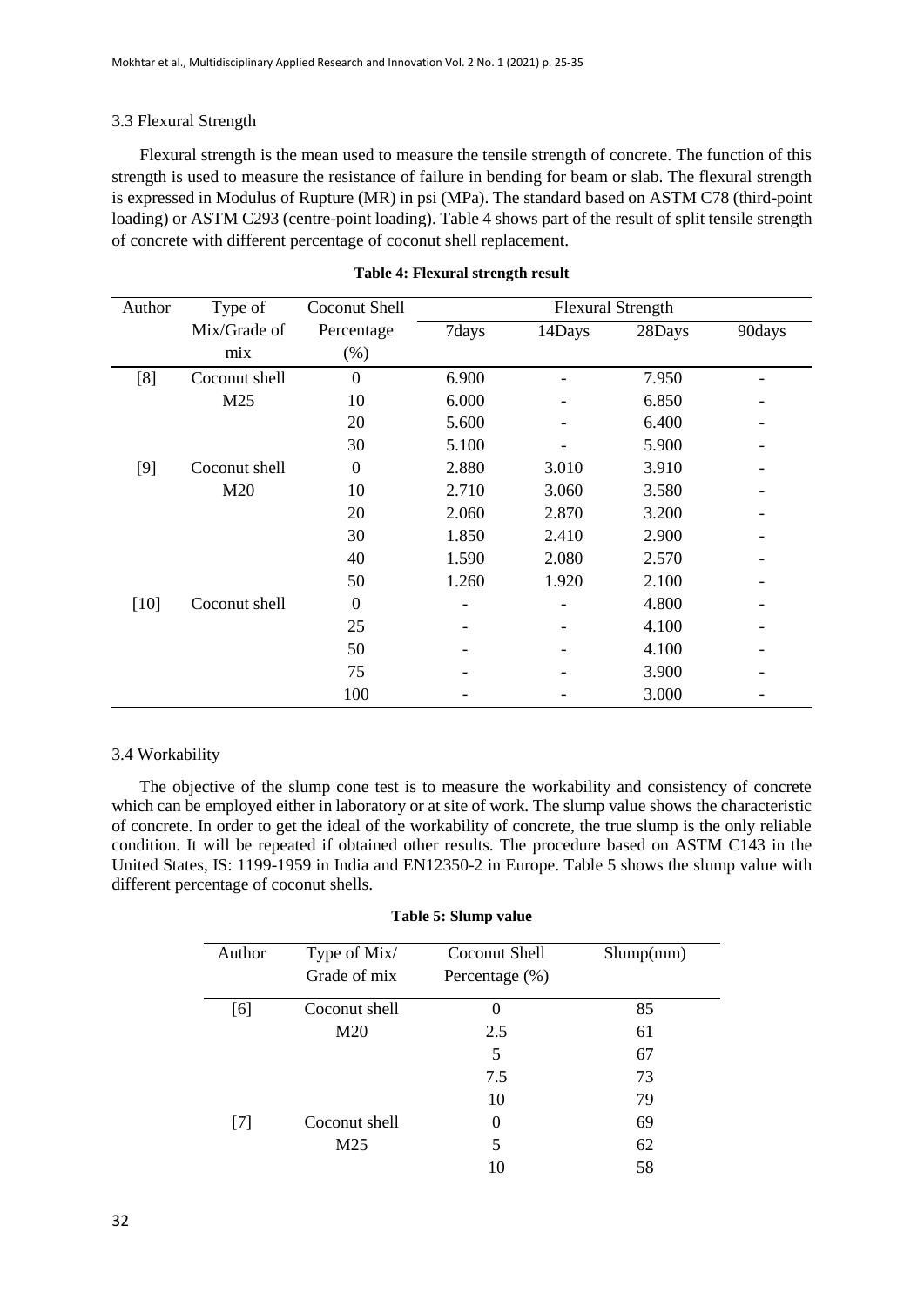|        |               | 15               | 56  |
|--------|---------------|------------------|-----|
| [8]    | Coconut shell | $\boldsymbol{0}$ | 40  |
|        | M25           | 10               | 30  |
|        |               | 20               | 34  |
|        |               | 30               | 42  |
| $[9]$  | Coconut shell | $\boldsymbol{0}$ | 72  |
|        | M20           | 10               | 66  |
|        |               | 20               | 60  |
|        |               | 30               | 52  |
|        |               | 40               | 46  |
|        |               | 50               | 37  |
| $[10]$ | Coconut shell | $\overline{0}$   | 110 |
|        |               | 25               | 70  |
|        |               | 50               | 65  |
|        |               | 75               | 60  |
|        |               | 100              | 50  |

## **4. Conclusion**

Based on the result and discussion in this review paper, it is concluded that the overall strength of concrete decrease when the coarse aggregate in partially replaced by coconut shells in comparison with control concrete. The compressive strength, split tensile strength and flexural strength shows decline when the percentage replacement of coconut shells increases. Furthermore, the results demonstrate that as the percentage of coconut shell aggregate increase, the slump value and workability of concrete will decrease. The data obtained from the researches of De Costa et al., [15] and Azunna et al., [4] increase with the increment of the percentage of coconut shell in the concrete due to the reason that the data obtained is slump height instead of slump value. The partially replacement of coarse aggregate with coconut shells for concrete production decrease the compressive strength, spilt tensile strength, flexural strength and workability of concrete in comparison with control concrete. Therefore, it is concluded that the coconut shell has potential and more suitable as low strength-giving lightweight aggregate when used to replace conventional coarse aggregate in concrete production. The utilisation of coconut shells to partially replace aggregates make concrete structure more economic along with good strength criteria. This can be useful for construction of low-cost housing society and leads to a sustainable development in construction field.

For future studies, the durability properties of coconut shell concrete can be determined by having durability test such as water absorption test, surface absorption test and water permeability test. Review study on impact value and crushing value can be done in order to analyse the strength properties of coconut shells. Moreover, utilisation of other agricultural wastes such as palm kernel shells, oil palm shell, rice husk and sugarcane bagasse can also be an option for further studies in replacement of conventional aggregates in concrete production for lowers the costs of building materials and produce sustainable eco-friendly construction material [29]. Last but not least, further studies can be done on the methods to increase the strength of coconut shell concrete by adding admixtures such as chemical admixtures and mineral admixture that included fly ash and silica fume [30].

#### **Acknowledgement**

The authors would like to thank the Centre of Diploma Studies, Universiti Tun Hussein Onn Malaysia (UTHM) for its support.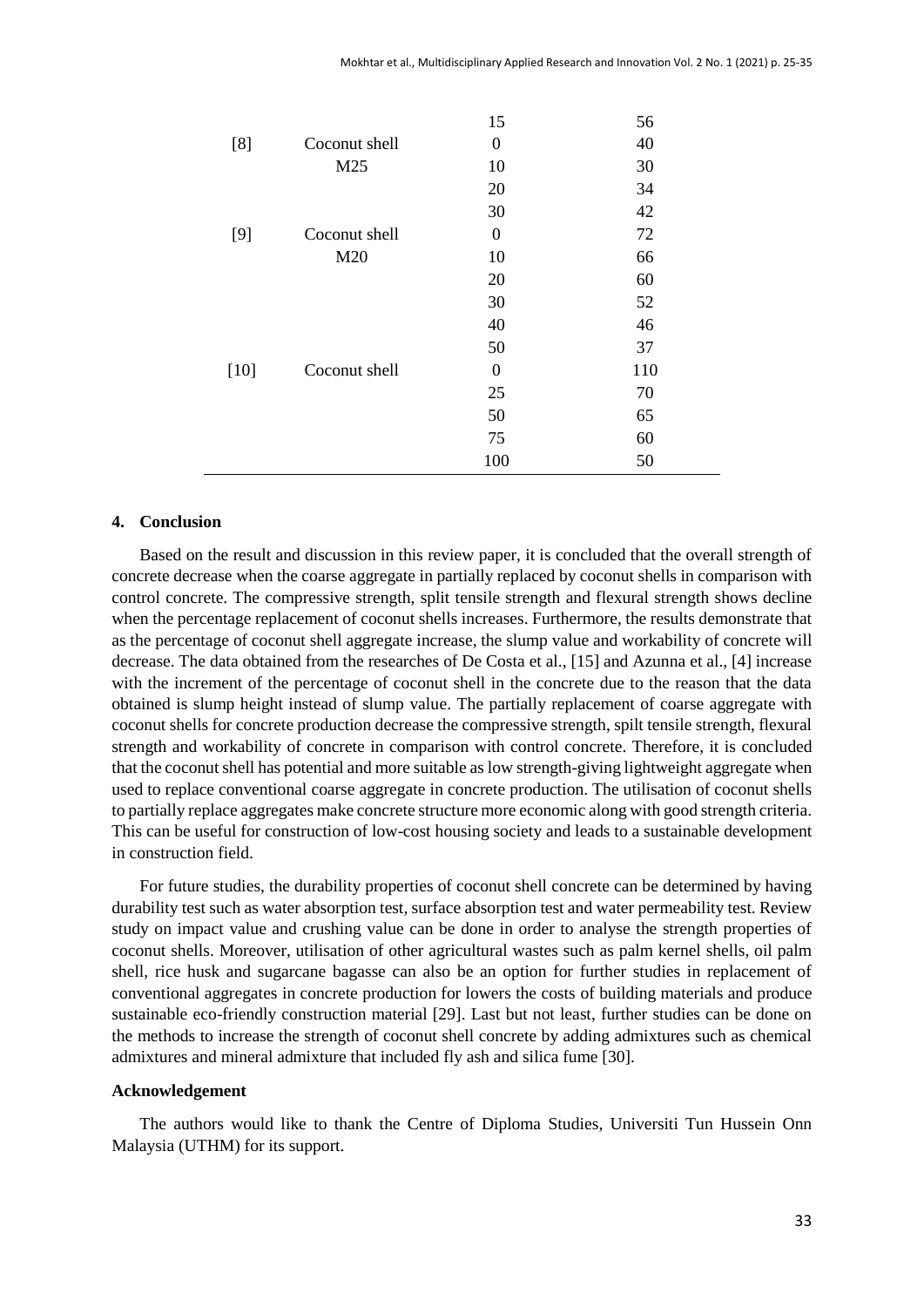#### **References**

- [1] S. K. Verma and S. Shrivastava, "Use of coconut shell as partly substitution of coarse aggregate - An experimental analysis," *AIP Conf. Proc.*, vol. 2158, 2019, doi: 10.1063/1.5127145.
- [2] S. M. Y. Harish M K., Ashwini B T, Chethan V R, "Experimental Investigation on Partial Replacement of Coarse Aggregate With Coconut Shell in M20 grade Concrete," vol. 2, no. 6, pp. 534–540, 2017.
- [3] B. Sandeep Reddy Asst. Professor Svec, asst. P. S. Ch. Gopi Chand, and pg S. C. B. Anusha, "Experimental Investigation of Concrete using Coconut Shell as a Coarse Aggregate Replacement," *Int. J. Eng. Res.*, vol. 6, no. 04, pp. 1036–1041, Apr. 2017, [Online]. Available: http://www.ijert.org/view-pdf/16666/experimental-investigation-of-concrete-using-coconutshell-as-a-coarse-aggregate-replacement.
- [4] S. U. Azunna, F. N. A. Abdaziz, N. Abu Bakar, and N. A. Mohd Nasir, "Mechanical properties of concrete with coconut shell as partial replacement of aggregates," *IOP Conf. Ser. Mater. Sci. Eng.*, pp. 1–7, 2018, doi: 10.1088/1757-899X/431/3/032001.
- [5] S. D. S. G. H. M. J and S. D. K. G. Singhapura, "Structural Performances of Solid Masonry Blocks Made Using Crushed Coconut Shell Aggregates," vol. 5, no. 4, pp. 1796–1803, 2016.
- [6] D. Ahlawat and L. G. Kalurkar, "Coconut Shell as a Partial Replacement to Coarse Aggregate in Concrete," *Aust. J. Basic Appl. Sci.*, pp. 61–64, 2014.
- [7] F. A. Shaikh, A. Raza, M. Awais, and M. Abubakar, "Comparative Study of the Compressive Strength of concrete by Partially Replacing Coarse Aggregate with Coconut Shell Aggregate," pp. 1–4, 2019.
- [8] J. Kamal and P. J. P. Singh, "Experimental Study on Strength Characteristics of M25 Concrete with Partial Replacement of coarse aggregate with coconut shell and cement with Fly Ash," *Int. J. Inov. Res. Sci. Eng.*, vol. 3, no. 7, pp. 32–39, 2015, doi: 10.15680/IJIRSET.2015.0406114.
- [9] P. Patel, L. E. Collage, and S. R. Vaniya, "Experiments on Partial Replacement of Coconut Shell as Coarse Aggregate in Concrete," vol. 2, no. 1, pp. 78–87, 2015.
- [10] D. Shraddha, F. Hitali, D. Pradeep, and S. Varpe, "Sustainable Concrete by Partially Replacing Coarse Aggregate Using Coconut Shell," *J. Today's Ideas - Tomorrow's Technol.*, vol. 2, no. 1, pp. 41–54, 2014, doi: 10.15415/jotitt.2014.21004.
- [11] T. Subramani and A. Anbuvel, "Experimental Behaviour Of Reinforced Concrete Beams With Coconut Shell As Coarse Aggregate," *Int. J. Appl. or Innov. Eng. Manag.*, vol. 5, no. 5, pp. 67– 75, 2016.
- [12] A. Anwar, A. Sabih, and A. S. Aqeel, "Performance of Waste Coconut Shell as Partial Replacement of Natural Coarse Aggregate in concrete," *Int. J. Sci. Eng. Res.*, vol. 7, no. 8, pp. 1802–1809, 2016.
- [13] I. Saifullah, "Coconut Shell As a Replacement of Coarse Aggregate," no. 4, pp. 22–26, 2017.
- [14] P. S. Kambli, "Compressive Strength of Concrete by Using Coconut Shell," *IOSR J. Eng.*, vol. 4, no. 4, pp. 01–07, 2014, doi: 10.9790/3021-04470107.
- [15] M. B. M. De Costa, D. D. T. Dasanayaka, M. N. Tantirimudalige, K. M. L. A. Udamulla, and T. C. Ekneligoda, "Use of Waste Coconut Shells as Substitute for Coarse Aggregate in Light-Weight Concrete Mixes," pp. 1–5, 2017.